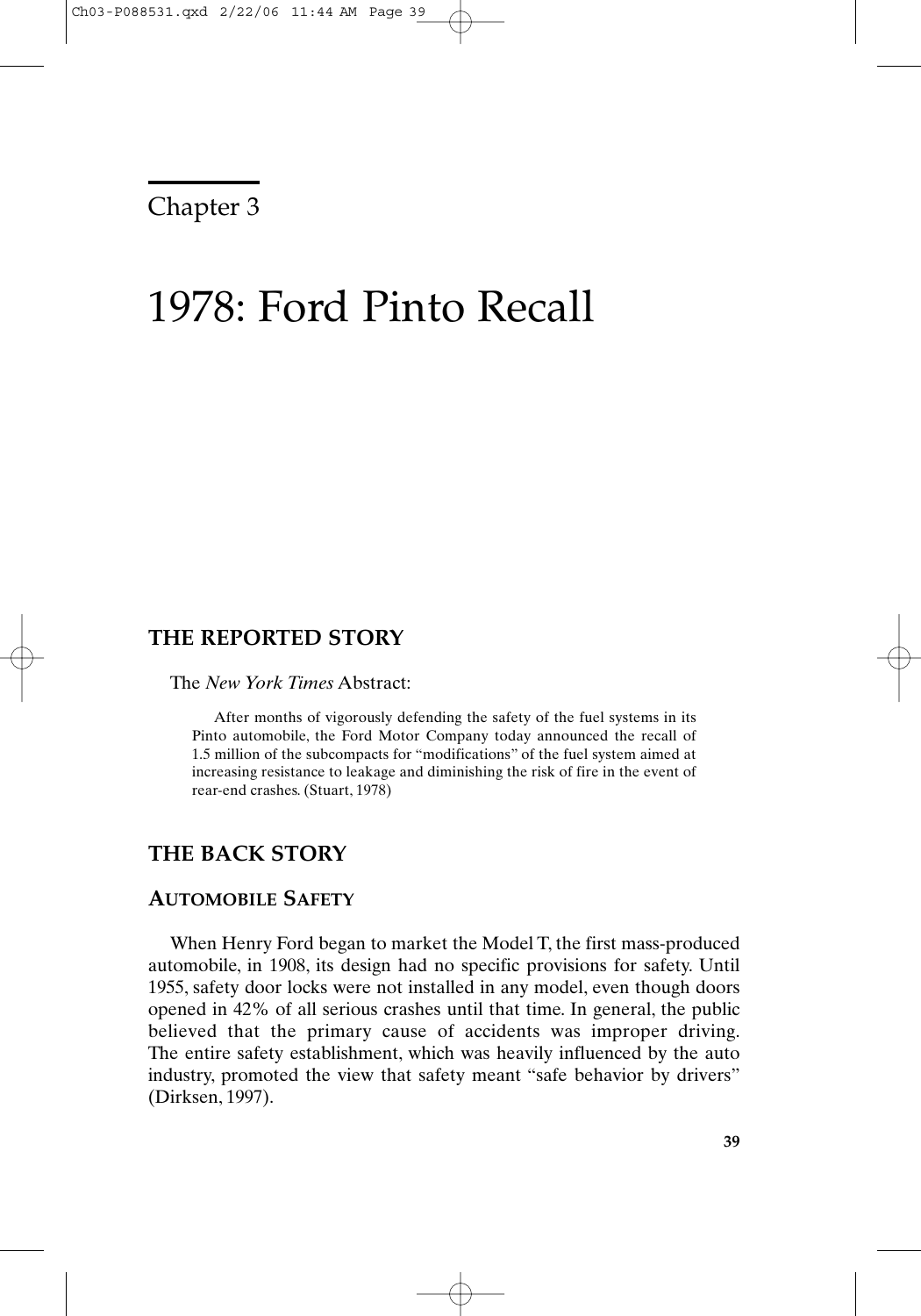The Ford Motor Company attempted to change this viewpoint in 1956, when it introduced its "Lifeguard Design." This new design involved equipping cars with a deep-dish steering wheel, padded seatbacks, swing-away rearview mirrors, safety door latches, safety belts, padded dashboards, and padded sun visors and rearview mirrors (Dirksen, 1997). The intent of these features was to minimize the effect of a driver colliding with the inside of his or her car during a crash. Unfortunately, General Motors (G.M.) Chevrolet's emphasis on new design and a more powerful V-8 engine led to more sales than Ford that year, leading many in the auto industry to conclude that "safety doesn't sell." Ford management responded by deemphasizing safety and focusing more on style and horsepower (Fielder, 1994).

Ralph Nader challenged this viewpoint in 1965 with the publication of his book *Unsafe At Any Speed.* He called attention to the structural defects in G.M.'s Corvair, which he believed (an investigation by the National Highway Traffic and Safety Administration proved otherwise) caused the car to become uncontrollable and overturn at high speeds. He also raised the question, Who is responsible for injuries and deaths due to auto accidents? Said Nader, "The prevailing view of traffic safety is much more a political strategy to defend special interests than it is an empirical program to save lives and prevent injuries . . . Under existing business values potential safety advances are subordinated to other investments, priorities, preferences, and themes designed to maximize profit" (Nader, 1965).

In response, G.M. hired detectives to investigate Nader in hopes of discrediting him. It later issued Nader a public apology and paid \$425,000 to settle a civil action for invasion of privacy. These disclosures caused great public outrage and put pressure on the U.S. Congress to pass the Highway Safety Act and the National Traffic and Motor Vehicle Safety Act in 1966. During this time, the annual death rate from auto accidents approached 50,000. The Highway Safety Act mandated federal regulation of the automotive industry and led to the creation of an enforcement agency, the National Highway Traffic Safety Administration (NHTSA) (Cullen, 1994). The Motor Vehicle Safety Act required NHTSA to issue new safety regulations by January 31, 1967.

Ford management met with NHTSA in 1966 to convince the agency that auto accidents are caused by "people and highway conditions" (Dowie, 1994). One result of this meeting was an informal agreement that cost-benefit analysis could be used by auto manufacturers to determine auto safety decisions. Cost-benefit analysis is a business tool used to determine whether the cost of a project justifies the dollar value of benefits that would be derived. Cost-benefit analysis was first used at Ford by Robert McNamara, who eventually became Ford president. After McNamara left Ford to become Secretary of Defense under Presidents Kennedy and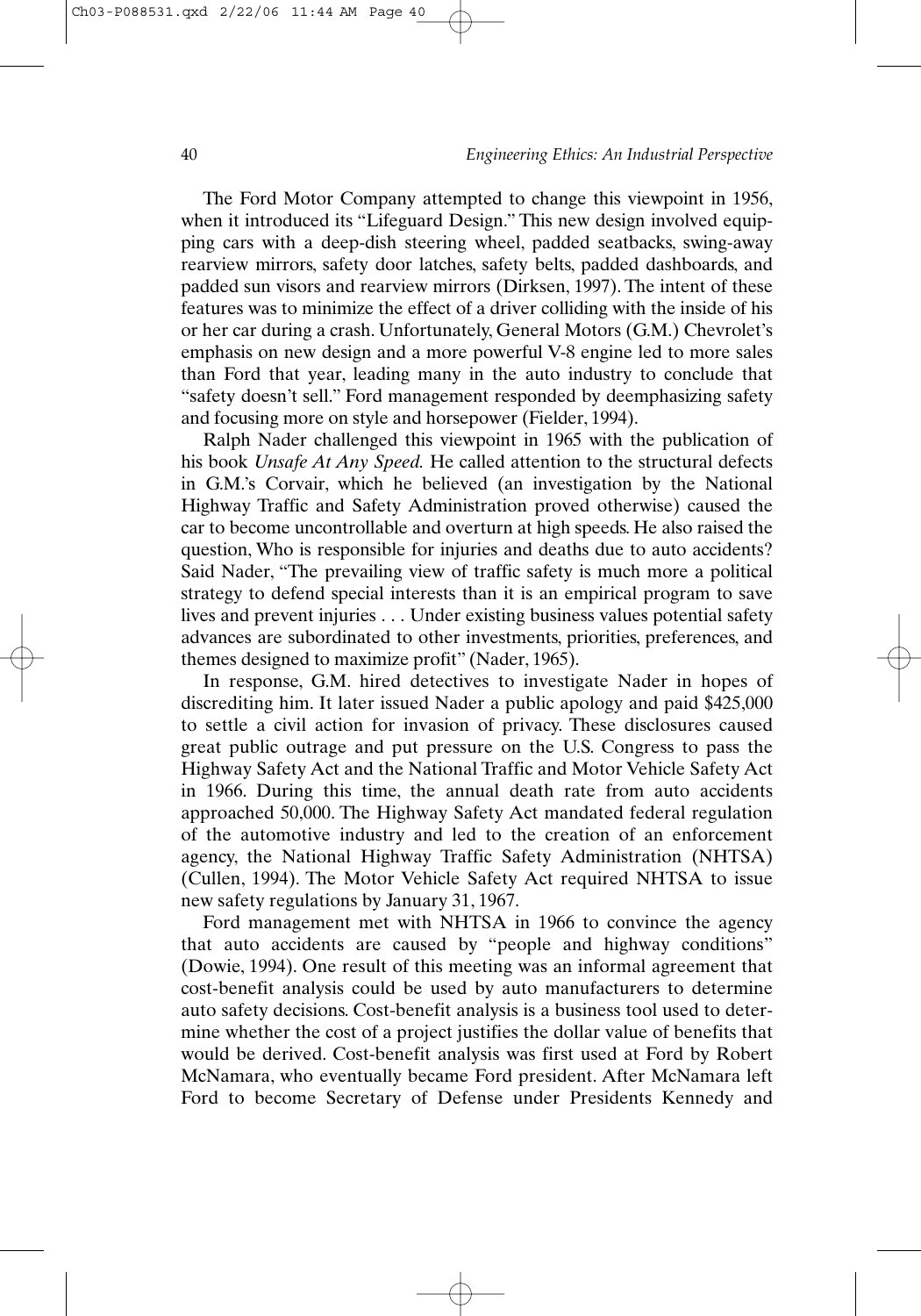Johnson, he implemented many government applications of cost-benefit analysis (Dowie, 1994).

Standard 301, which deals with fuel spill standards in accidents, was first proposed by NHTSA in 1968 (Fielder, 1994). When it was first proposed, Standard 301 had the potential to delay market release of Ford's new subcompact car.

### **FORD SUBCOMPACT CAR PROJECT**

Ford's new subcompact car project was spearheaded by Lee Iacocca. Originally an engineer with a Master's degree in Engineering from Princeton, Lee Iacocca quickly shifted from engineering to sales when he was hired by Ford after graduation in 1946. By the mid 1960s, he was known as the father of the Mustang, having led the project that resulted in market release of the Mustang in 1964. Iacocca forcefully argued to Chief Executive Officer (CEO) Henry Ford II that the Germans and Japanese would capture the entire American subcompact market unless Ford released its own alternative to the Volkswagen Beetle. Because Iacocca wanted this car in American showrooms with the 1971 models, he ordered his car engineering vice president, Robert Alexander, to oversee the shortest production planning period at that time. Rather than spending the typical 43 months from conception to production, the Pinto schedule was set to just under 25 months (Figure 3.1). Iacocca also set an important goal he called "the limits of 2000." The Pinto weight limit was 2000 pounds; the Pinto cost limit was \$2000 (Dowie, 1994).

Typically, marketing surveys and preliminary engineering precede the styling of a new auto model. However, with such a short schedule, styling preceded most of the engineering and dictated engineering design (see Figure 3.1). Because of styling constraints, locating the gas tank over the axle, which was known to prevent fire in rear-end crashes, was undesirable. The axle arrangement, in concert with styling constraints, resulted in a small luggage compartment that would be limited in carrying long objects such as golf clubs. To increase the size of the luggage compartment, the gas tank was relocated to the car's rear (Strobel, 1994) (Figure 3.2).

Because tooling (the production of equipment used in manufacturing processes) had a fixed time frame of 18 months, it began shortly after design. With \$200 million invested in tooling, even poor crash test results, which should have triggered major gas tank redesign, did not delay the Pinto project schedule. The Pinto was not able to pass part of proposed (but not yet implemented) Standard 301, which limited fuel spillage to 1 ounce per minute when rear-ended by a barrier moving at 30 miles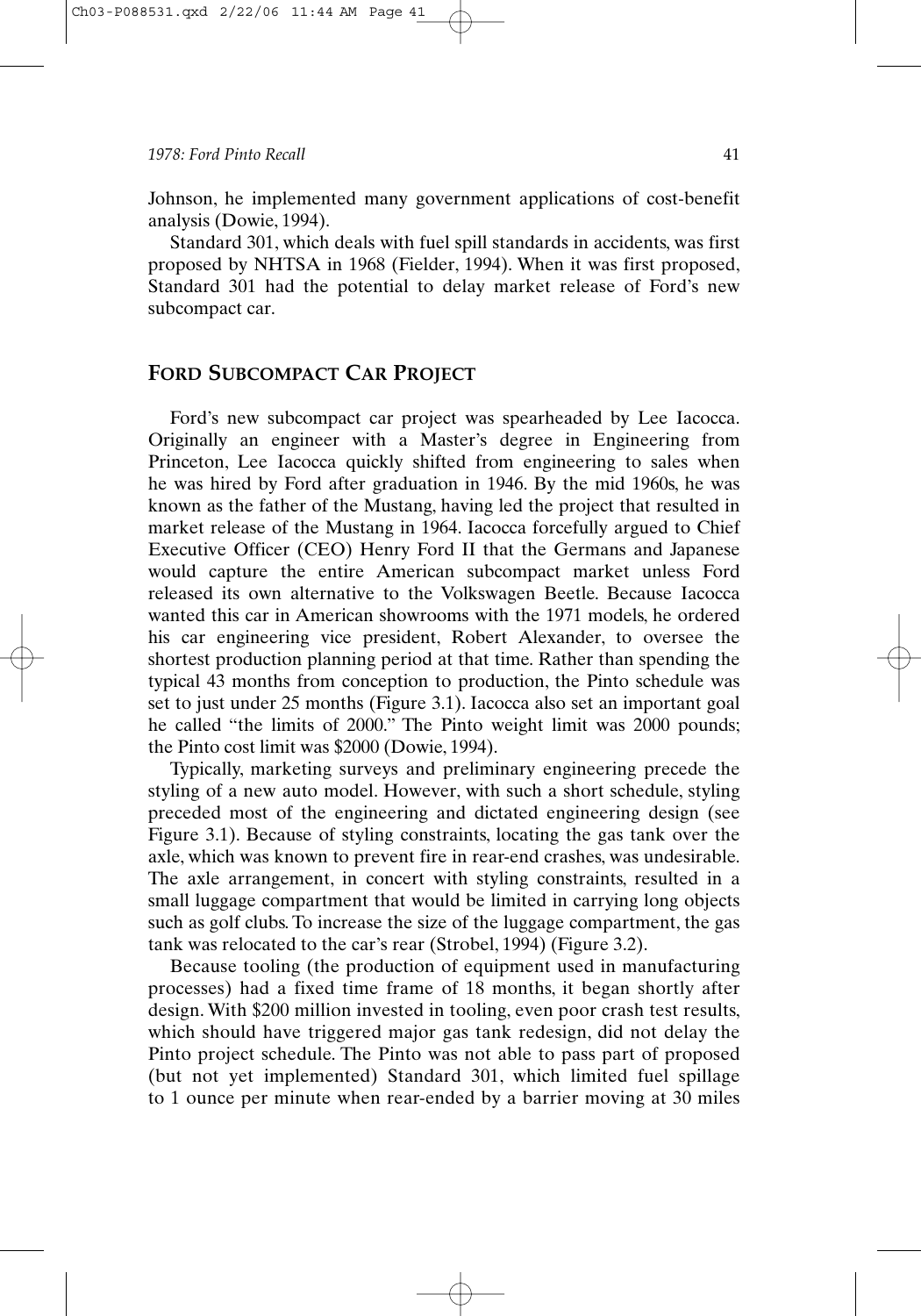

**Figure 3.1** Automobile preproduction schedule. Based on Dowie, 1994. Courtesy *Mother Jones* magazine*.*

per hour. Billed as "the carefree little American car," the Pinto retailed for \$1919 when it was released on September 11, 1970. The price was about \$170 less than the price announced for its soon-to-be released competitor, the Chevrolet Vega, and within \$80 of the bestselling Volkswagen Beetle (Dowie, 1994).

As shown in Figure 3.2, the Pinto fuel tank was constructed of sheet metal and was attached to the auto undercarriage by means of two metal straps. The fuel filler pipe, which transported pumped gas to the fuel tank, was affixed to the inner side of the left rear quarter panel by means of a bracket firmly attached to the quarter panel surface. The fuel filler pipe extended into the top left side of the tank in a sliding fit through a sealed opening. The fuel tank held approximately 11 gallons for engine operation. With sufficient rear impact, the fuel filler pipe was completely dislodged from the tank, causing fuel spillage in a wide dispersive fashion. In impacts sufficient to puncture or tear the fuel tank, fuel spillage occurred in a pouring fashion (NHTSA, 1994a).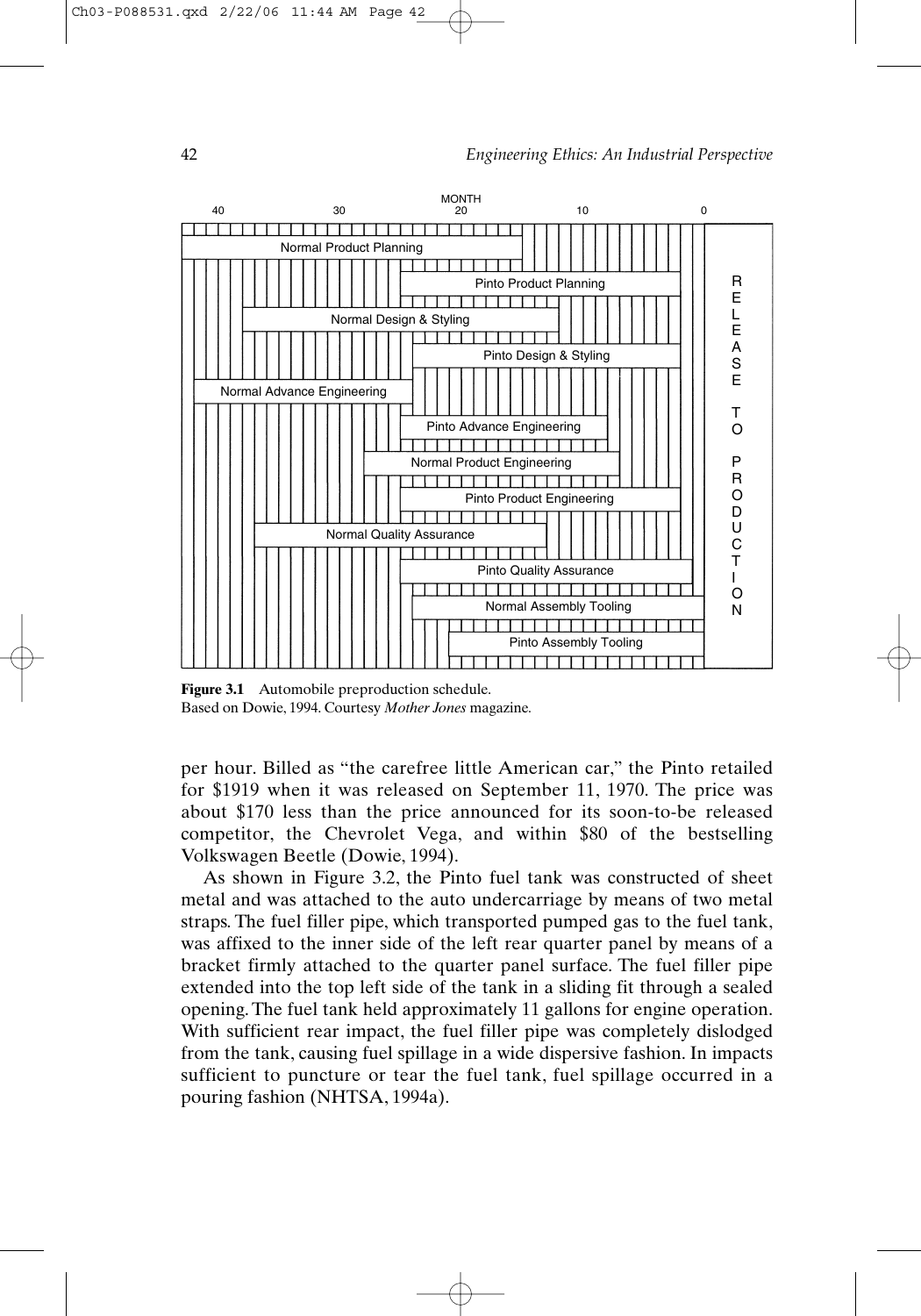

**Figure 3.2** The "production" Pinto and a safer modified model. Figure 3.2 The "production" Pinto and a safer modified model From Dowie, 1994. Courtesy Mother Jones magazine. From Dowie, 1994. Courtesy *Mother Jones* magazine*.*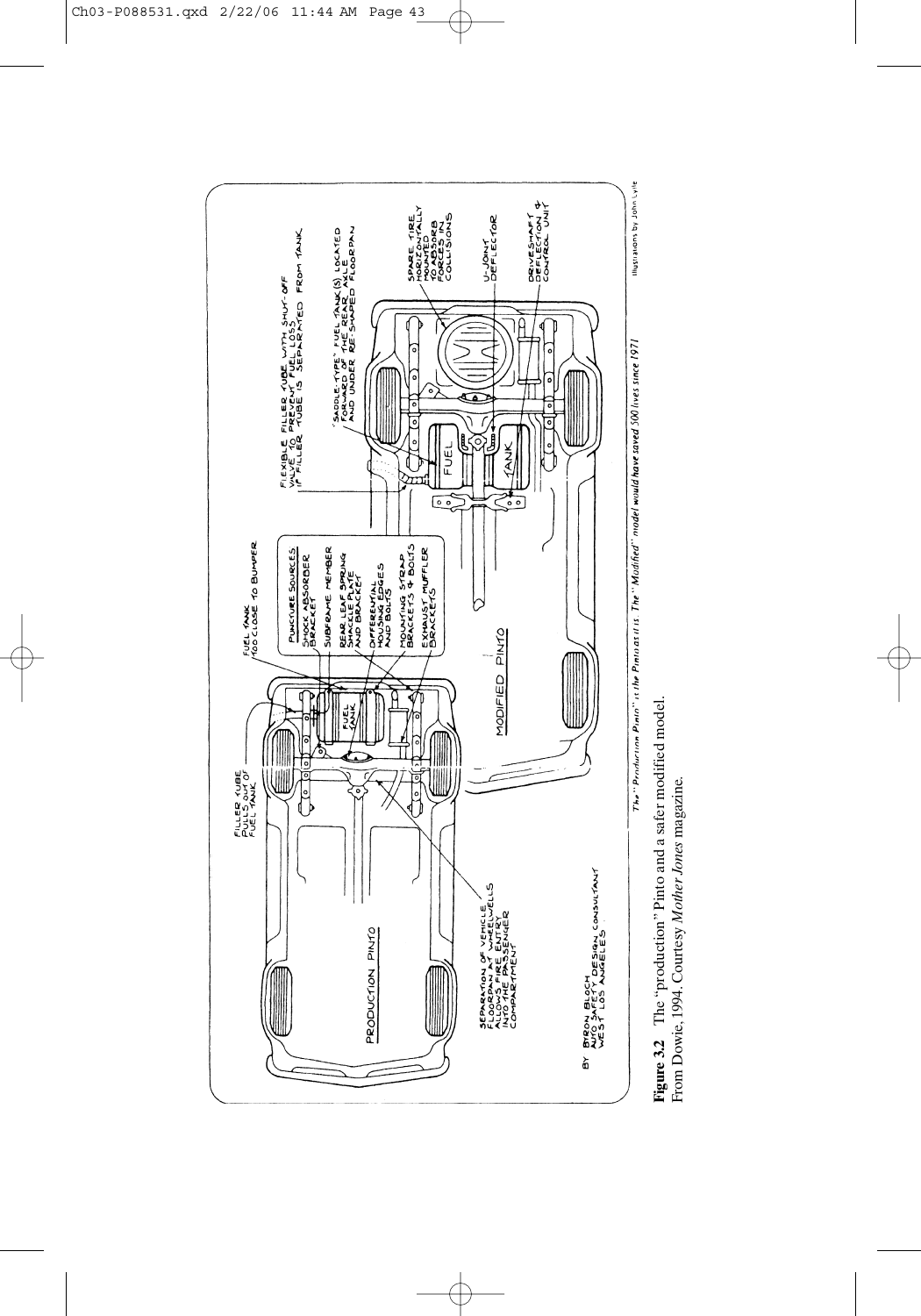In order to justify the rear gas tank location, Ford first argued, when Standard 301 was proposed in 1968, that fire was a minor problem in auto crashes. This caused NHTSA to contract several independent research groups to study auto fires. Robert Nathan and Associates found that 400,000 autos were burning each year, burning to death more than 3000 people. Ford lobbyists then argued that while burn accidents did occur, rear-end collisions were relatively rare. After another round of analysis, NHTSA determined that rear-end collisions were seven and a half times more likely to result in fuel spills than were front-end collisions. By 1972 these delay tactics had stalled passage of Standard 301 for 4 years.

When NHTSA determined in a 1972 report that human life was worth \$200,725 (Table 3.1), Ford rounded the figure off to \$200,000 and conducted a cost-benefits analysis for redesigning the Pinto.

It determined that the cost of \$137 million far outweighed the benefit of \$49.5 million (Table 3.2).

The analysis was based on a unit auto cost of \$11 to strengthen gas tank integrity. Ford further delayed passage of Standard 301 by stating that rear-end collision deaths were caused by the kinetic force of impact,

| Societal Cost Components for Fatamics |            |  |
|---------------------------------------|------------|--|
| Component                             | 1971 Costs |  |
| <b>Future Productivity Losses</b>     |            |  |
| Direct                                | \$132,000  |  |
| Indirect                              | 41,300     |  |
| <b>Medical Costs</b>                  |            |  |
| Hospital                              | 700        |  |
| Other                                 | 425        |  |
| <b>Property Damage</b>                | 1,500      |  |
| Insurance Administration              | 4,700      |  |
| Legal and Court                       | 3,000      |  |
| <b>Employer Losses</b>                | 1,000      |  |
| Victim's Pain and Suffering           | 10,000     |  |
| Funeral                               | 900        |  |
| Assets (Lost Consumption)             | 5,000      |  |
| Miscellaneous Accident Cost           | 200        |  |
| TOTAL PER FATALITY:                   | \$200,725  |  |

**Table 3.1 Societal Cost Components for Fatalities**

Adapted from Dowie, 1994. Courtesy *Mother Jones* magazine*.*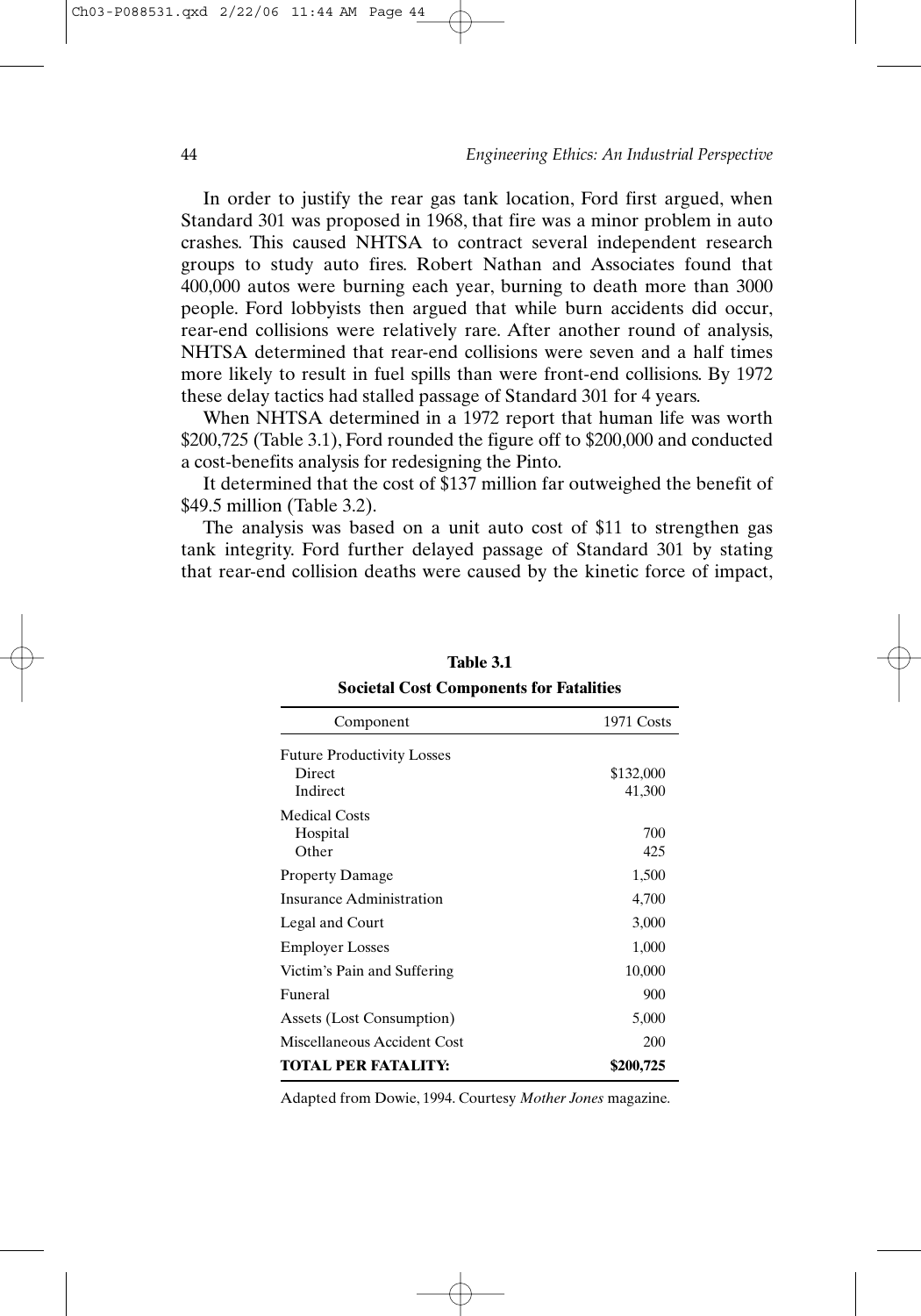|               | <b>Benefits</b>                                                       | Costs                                       |
|---------------|-----------------------------------------------------------------------|---------------------------------------------|
| Savings/Sales | 180 burn deaths<br>180 serious burn injuries<br>2,100 burned vehicles | 11 million cars<br>1.5 million light trucks |
| Unit Cost     | $$200,000$ per death<br>$$67,000$ per injury<br>\$700 per vehicle     | \$11 per car<br>\$11 per truck              |
| <b>TOTAL:</b> | \$49.5 million                                                        | \$137 million                               |

**Table 3.2 Ford Cost-Benefit Analysis for Fuel Leakage**

Adapted from Dowie, 1994. Courtesy *Mother Jones* magazine*.*

not burns. After NHTSA again commissioned studies to analyze impacts versus burns, the Insurance Institute for Highway Safety determined through careful study that corpses taken from burned autos in rear-end crashes contained no cuts, bruises, or broken bones. These corpses would have survived the accident unharmed if the auto had not ignited. Ford also complained about the test conditions described in Standard 301.

Ford's arguments contributed to the passage of Standard 301 being delayed for 8 years in total, until 1976, during which time more than two million Pintos were manufactured (Dowie, 1994). The 1977 Pinto was the first model equipped with a protected fuel tank, prompted by the adoption of Standard 301.

#### **PINTO INVESTIGATIONS**

In 1977, Mark Dowie exposed the tendency of Ford Pintos to ignite during rear-end collisions and Ford's attempt to delay passage of a standard the Pinto could not meet. In his article for *Mother Jones* magazine, Dowie accused Ford of causing 500 to 900 burn deaths because it was unwilling to pay \$11 more per vehicle for a safer gas tank (Dowie, 1994). This prompted NHTSA to investigate the Pinto's safety on September 13, 1977.

The results of NHTSA's investigation were released in May 1978. Investigation results were based on reports from consumers and Ford, examination of accident statistics, crash test results from tests commissioned by NHTSA, and motor vehicle record checks. NHTSA observed that "the fuel tank and filler pipe assembly installed in the 1971–1976 Ford Pinto is subject to damage which results in fuel spillage and fire potential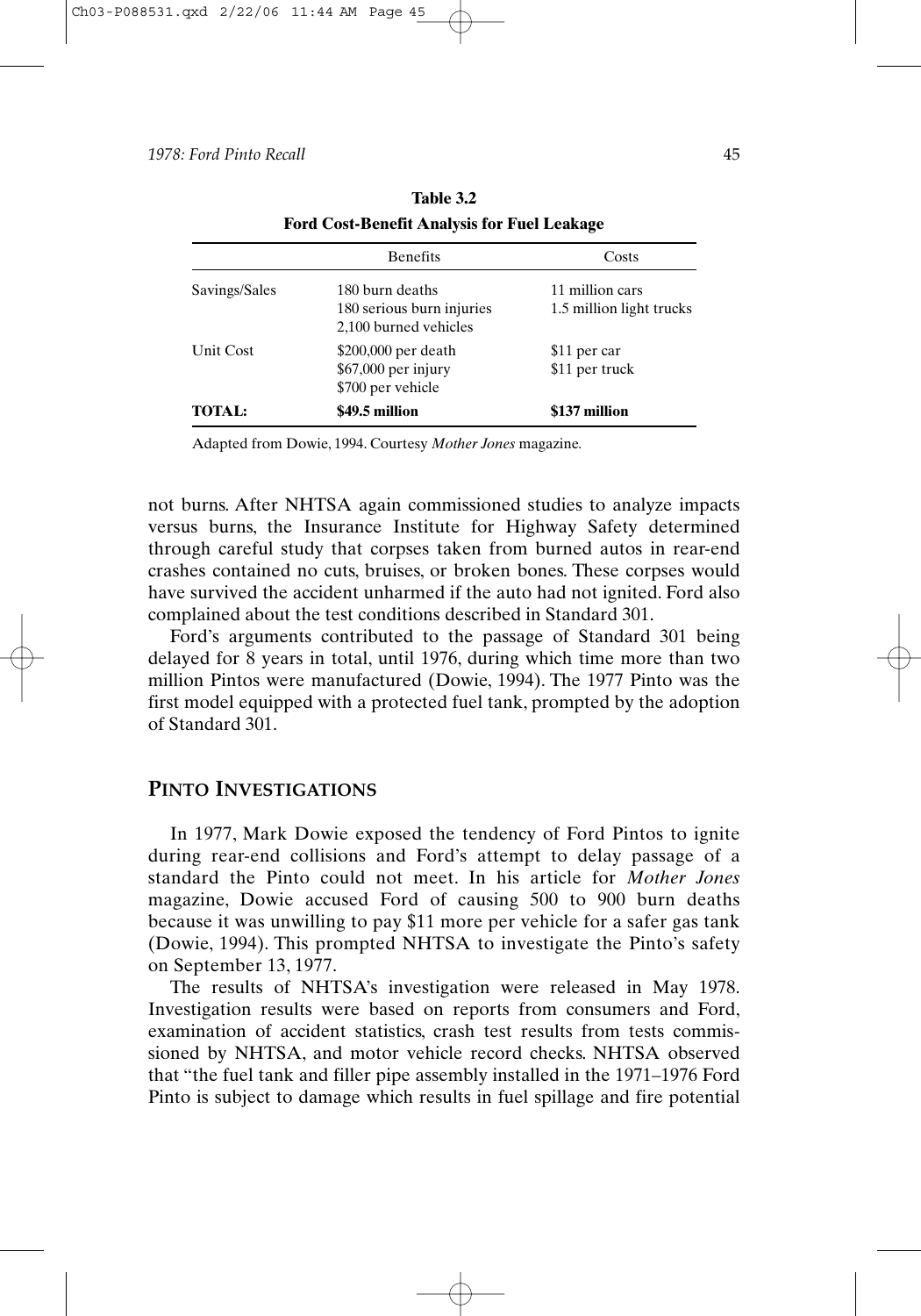in rear impact collisions by other vehicles at moderate closing speeds" (NHTSA, 1994a). The investigation conclusions are listed below:

- 1. 1971–1976 Ford Pintos have experienced moderate speed, rear-end collisions that have resulted in fuel tank damage, fuel leakage, and fire occurrences that have resulted in fatalities and non-fatal burn injuries.
- 2. Rear-end collision of Pinto vehicles can result in puncture and other damage of the fuel tank and filler neck, creating substantial fuel leakage, and in the presence of external ignition sources fires can result.
- 3. The dynamics of fuel spillage are such that when impacted by a full size vehicle, the 1971–1976 Pinto exhibits a "fire threshold" at closing speeds between 30 and 35 miles per hour.
- 4. Relevant product liability litigation and previous recall campaigns further establish that fuel leakage is a significant hazard to motor vehicle safety, including such leakage which results from the crashworthiness characteristics of the vehicle.
- 5. The fuel tank design and structural characteristic of the 1971–1976 Mercury Bobcat which render it identical to contemporary Pinto vehicles, also render it subject to like consequences in rear impact collisions. (NHTSA, 1994a)

One month after publication of the NHTSA report, Ford recalled 1.5 million Pintos and Mercury Bobcats, which had similar fuel systems. It replaced the filler pipe and added two polyethylene shields to help protect the tank. Ford estimated the recall cost \$20 million after taxes (Strobel, 1994).

#### **PINTO LAWSUITS**

Numerous lawsuits were filed against Ford Motor Company by Pinto burn victims. The number filed has been estimated to range from several dozen to more than 100 lawsuits. Two lawsuits greatly affected Ford. In 1978 a jury awarded a Pinto burn victim \$125 million in punitive damages. Although the damages were later reduced to \$6.6 million, a judgment upheld on appeal prompted the appeals judge to assert "Ford's institutional mentality was shown to be one of callous indifference to public safety."

On August 10, 1978, three teenage girls died in a fire triggered after their 1973 Pinto was rear-ended by a van. Witnesses claimed to have seen a relatively low-speed collision. A grand jury indicted Ford on charges of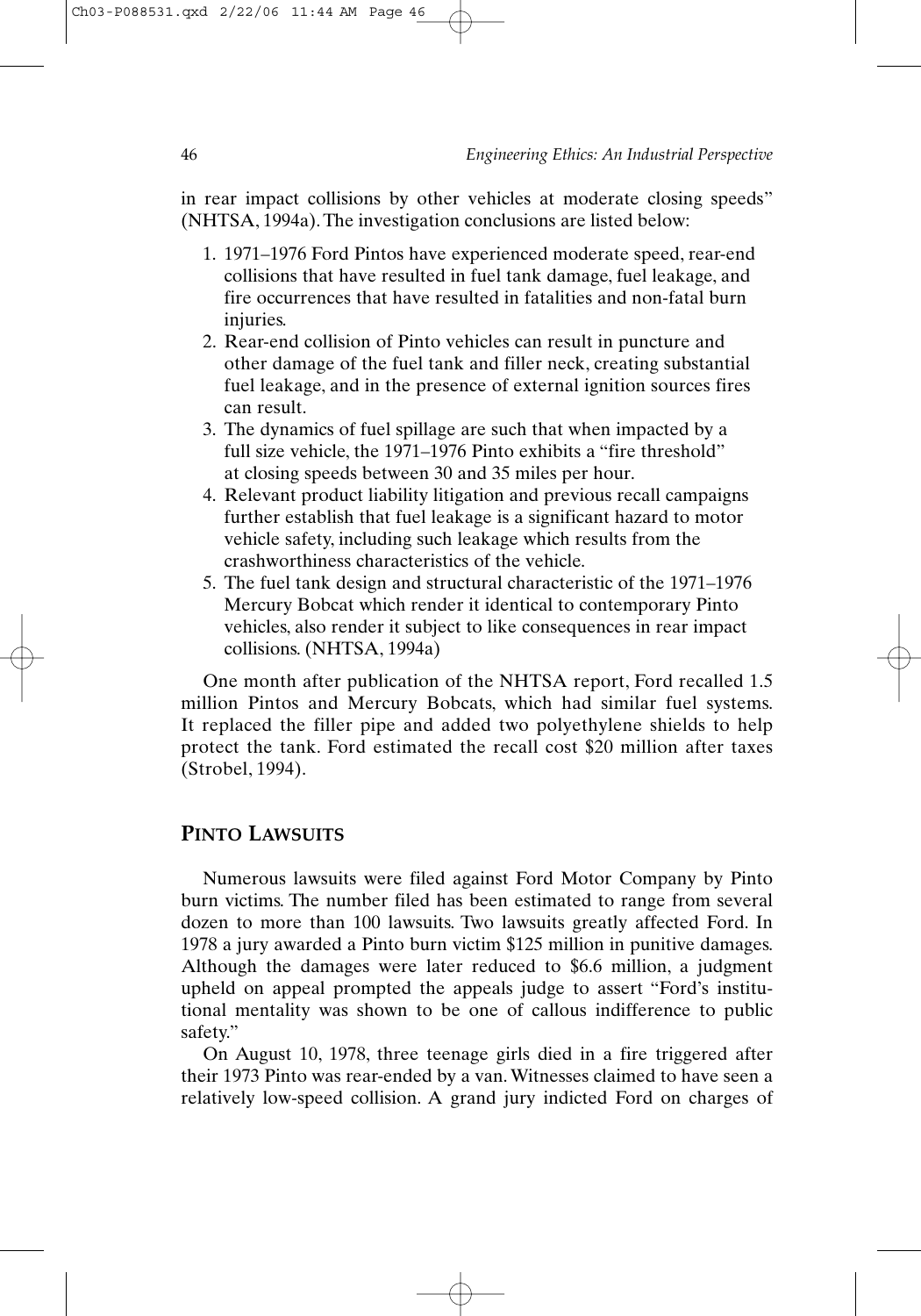reckless homicide. This was the first time a corporation was tried for criminal behavior. In order to prevent a legal precedent for all manufacturing industries, Ford assembled a defense team led by Watergate prosecutor James Neal. During the ensuing media trial, the defense convinced the jury that the Pinto involved in the accident was stopped when it was hit by the van. Therefore a low-speed collision did not occur, and the deaths were not the result of reckless homicide. Although Ford was found innocent, the reputation of the Pinto was forever harmed by the trial (Gioia, 1994).

# **APPLICABLE REGULATIONS**

Portions of Motor Vehicle Safety Standard, Part 571; S301, are listed below. The rear-moving barrier crash requirement that the Pinto did not pass is S6.2. In this passage, GVWR stands for gross vehicle weight rating.

- **S1. Scope.** This standard specifies requirements for the integrity of motor vehicle fuel systems.
- **S2. Purpose.** The purpose of this standard is to reduce deaths and injuries occurring from fires that result from fuel spillage during and after motor vehicle crashes.
- **S3. Application.** This standard applies to passenger cars, and to multipurpose passenger vehicles, trucks, and buses that have a GVWR of 10,000 pounds or less and use fuel with a boiling point above 32° F, and to school buses that have a GVWR greater than 10,000 pounds and use fuel with a boiling point above 32° F.
- **S4. Definition.** "Fuel spillage" means the fall, flow, or run of fuel from the vehicle but does not include wetness resulting from capillary action.
- **S5. General requirements.**
- **S5.1 Passenger cars.** Each passenger car manufactured from September 1, 1975, to August 31, 1976, shall meet the requirements of S6.1 in a perpendicular impact only, and S6.4. Each passenger car manufactured on or after September 1, 1976, shall meet all the requirements of S6, except S6.5.

...

**S5.5 Fuel spillage: Barrier crash.** Fuel spillage in any fixed or moving barrier crash test shall not exceed 1 ounce by weight from impact until motion of the vehicle has ceased, and shall not exceed a total of 5 ounce by weight in the 5-minute period following cessation of motion. For the subsequent 25-minute period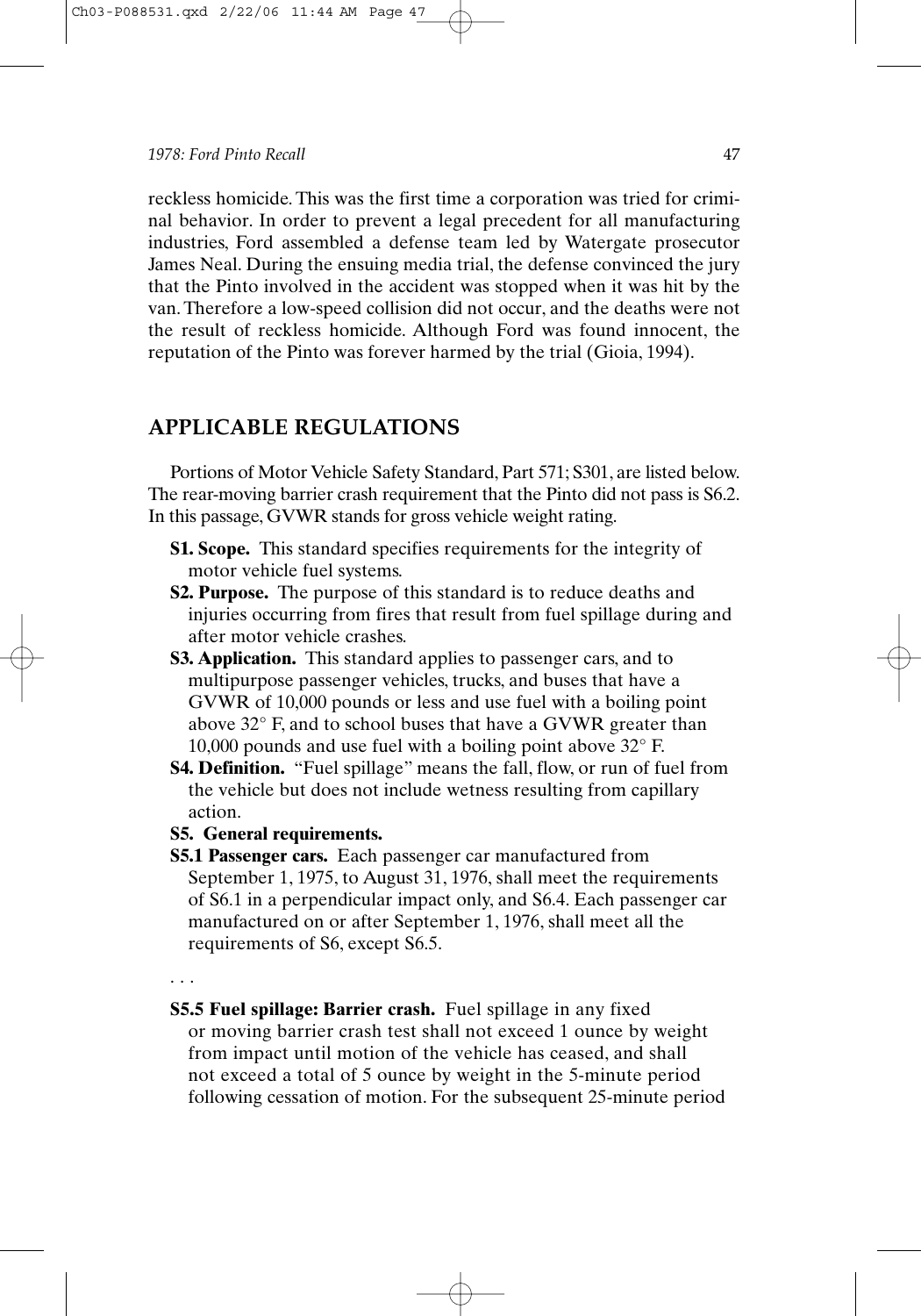(for vehicles manufactured before September 1, 1976, other than school buses with a GVWR greater than 10,000 pounds: the subsequent 10-minute period), fuel spillage during any 1-minute interval shall not exceed 1 ounce by weight.

- **S5.6 Fuel spillage: Rollover.** Fuel spillage in any rollover test, from the onset of rotational motion, shall not exceed a total of 5 ounces by weight for the first 5 minutes of testing at each successive 90° increment. For the remaining testing period, at each increment of 90°, fuel spillage during any 1-minute interval shall not exceed 1 ounce by weight.
- **S6. Test requirements.** Each vehicle with a GVWR of 10,000 pounds or less shall be capable of meeting the requirements of any applicable barrier crash test followed by a static rollover, without alteration of the vehicle during the test sequence. A particular vehicle need not meet further requirements after having been subjected to a single barrier crash test and a static rollover test.
- **S6.1 Frontal barrier crash.** When the vehicle traveling longitudinally forward at any speed up to and including 30 mph impacts a fixed collision barrier that is perpendicular to the line of travel of the vehicle, or at any angle up to 30° in either direction from the perpendicular to the line of travel of the vehicle, with 50th-percentile test dummies as specified in Part 572 of this chapter at each front outboard designated seating position and at any other position whose protection system is required to be tested by a dummy under the provisions of Standard No. 208, under the applicable conditions of S7, fuel spillage shall not exceed the limits of S5.5 (Effective: October 15, 1975)
- **S6.2 Rear moving barrier crash.** When the vehicle is impacted from the rear by a barrier moving at 30 mph, with test dummies as specified in Part 572 of this chapter at each front board designated seating position, under the applicable conditions of S7, fuel spillage shall not exceed the limits of S5.5.
- **S6.3 Lateral moving barrier crash.** When the vehicle is impacted laterally on either side by a barrier moving at 20 mph with 50th-percentile test dummies as specified in Part 572 of this chapter at positions required for testing to Standard No. 208, under the applicable conditions of S7, fuel spillage shall not exceed the limits of S5.5.
- **S6.4 Static rollover.** When the vehicle is rotated on its longitudinal axis to each successive increment of 90°, following an impact crash of S6.1, S6.2, or S6.3, fuel spillage shall not exceed the limits of S5.6.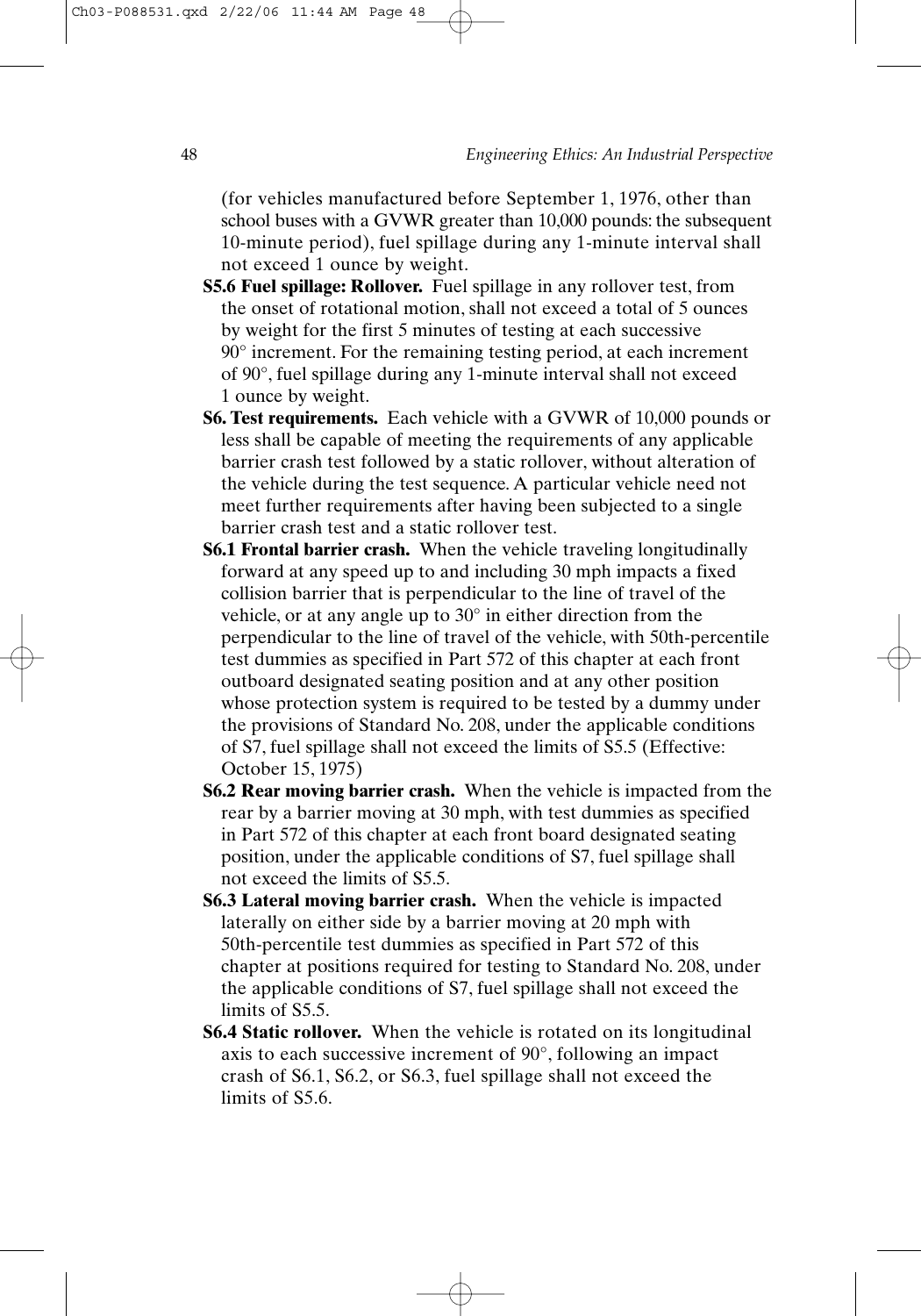**S6.5 Moving contoured barrier crash.** When the moving contoured barrier assembly traveling longitudinally forward at any speed up to and including 30 mph impacts the test vehicle (school bus with a GVWR exceeding 10,000 pounds) at any point and angle, under the applicable conditions of S7.1 and S7.5, fuel spillage shall not exceed the limits of S5.5 (NHTSA, 1994b).

## **AN ENGINEERING PERSPECTIVE**

In 1968, Ford was aware that the threat of fire in rear-end crashes could be reduced using relatively inexpensive fuel system design considerations. It had partially financed a study by UCLA researchers that had come to this conclusion. The study recommended that the fuel tank not be located directly adjacent to the bumper but moved above the rear axle.

In early 1969,  $1\frac{1}{2}$  years before the Pinto was introduced, Ford engineers took three Ford Capris and modified their rears to be similar to the proposed Pinto. For these tests, the fuel tank was moved from above the rear axle to the rear. When one was backed into a wall at 17.8 miles per hour, the welds on the gas tank split open, the tank was damaged when it hit the axle, the filler pipe pulled out, and the tank fell out of the car, resulting in massive gas spillage. Because the welds on the car's floor split open, gasoline could spill into the car interior. In two other tests, a car was rear-ended by moving barriers at 21 miles per hour. This caused gas to leak either from the filler pipe pulling out or from the punctured fuel tank (Strobel, 1994).

Even still, the engineers responsible for Pinto components signed off approval to their immediate supervisors. The Pinto crash tests were forwarded up the chain of command to the regular product meeting chaired by Robert Alexander, vice president of car engineering, and Harold MacDonald, group vice president of car engineering. Harold Copp, a former executive in charge of the crash testing program, testified that the highest level of Ford management decided to produce the Pinto, knowing that the Pinto could ignite during low-speed rear-end collisions and that design fixes were feasible at nominal cost (West's California Reporter, 1994).

Within a few months of the Pinto's release on September 11, 1970, a standard Pinto was crashed backward into a concrete wall at 21 miles per hour. In a report marked "confidential," engineer H. P. Snider reported that the Pinto's soft rear-end crushed 18 inches in 91 msec. According to Snider, "The filler pipe was pulled out of the fuel tank and fluid discharged through the outlet. Additional leakage occurred through a puncture in the upper right front surface of the fuel tank which was caused by contact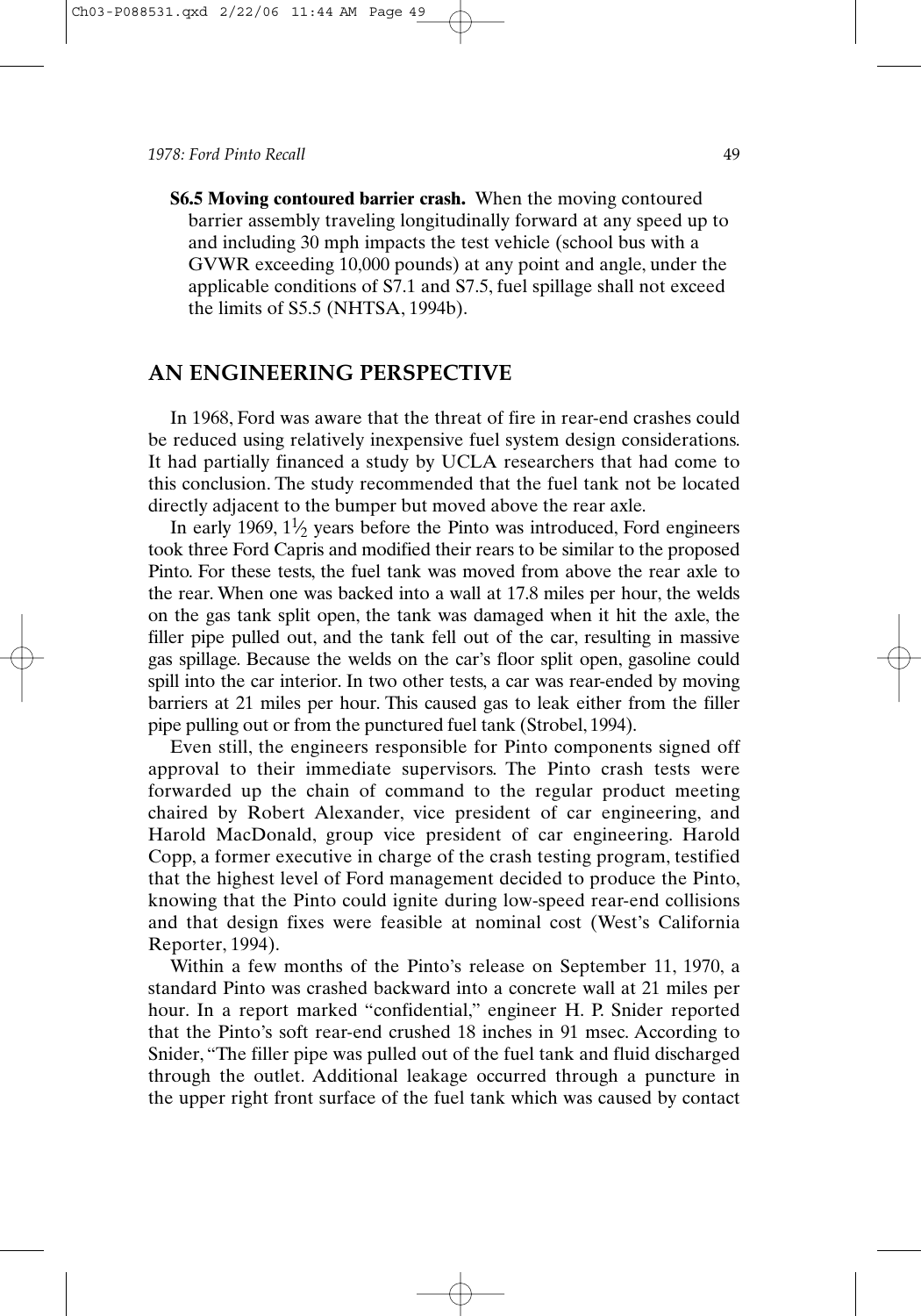between the fuel tank and a bolt on the differential housing" (Strobel, 1994). Additionally, the tank was punctured twice by nearby metal objects and both passenger doors jammed shut, which would have prevented quick escape or rescue during a crash. This pattern of gasoline spillage remained consistent in other crash tests at lower speeds. On December 15, 1970, when a Pinto was rear-ended by a moving barrier at 19.5 miles per hour, the filler pipe pulled out, causing gas to escape and the left door to jam shut.

Later, in early 1971, Ford engineers investigated various design changes to improve crash test results.With a heavy rubber bladder reinforced with nylon lining the metal gas tank, gasoline did not spill during a 26-mile-per-hour crash into a cement wall. The bladder was estimated to cost \$6 per car. An alternative liner of polyurethane foam between the inner and outer metal fuel tank shells was estimated at \$5 per car. To prevent fuel tank puncture by the differential housing, engineers suggested an ultra-high-molecular polyethylene shield, which was estimated to cost \$0.22 per car. Normally, a Pinto would have been extensively damaged and spilled gas when crashed backward into a cement wall at 21 miles per hour. However, with the addition of two side rails, it sustained considerably less damage and did not leak gas. These side rails were estimated to cost \$2.40 per car. Unfortunately, Ford executives decided against adopting any of these design changes. (Design changes require signature approval at several levels of management.) An October 26, 1971 memo labeled "confidential" documented that there would be no additional improvements for the 1973 and later models of the Pinto until "required by law" (Strobel, 1994).

# **REFERENCES**

Chen, D. W., What's a life worth? *NY Times*, D4, June 20, 2004.

- Cullen, F., Maakestad,W., and Cavender, G., Profits vs. safety. Reprinted in *The Ford Pinto Case: A Study in Applied Ethics, Business, and Technology*. Edited by D. Birsch and J. H. Fielder. Albany, NY: SUNY Press, 1994, 263–272.
- Dirksen, S. *History of Automobile Safety.* Smithfield, RI: Bryant University History of American Technology Class Project, 1997. http://web.bryant.edu/~history/h364proj/sprg\_97/dirksen/ backgrou.html.
- Dowie, M., Pinto madness. Reprinted in *The Ford Pinto Case: A Study in Applied Ethics, Business, and Technology*. Edited by D. Birsch and J. H. Fielder. Albany, NY: SUNY Press, 1994, 15–36.
- Fielder, J. H.,The ethics and politics of automobile regulation. Reprinted in *The Ford Pinto Case: A Study in Applied Ethics, Business, and Technology*. Edited by D. Birsch and J. H. Fielder. Albany, NY: SUNY Press, 1994, 285–301.
- Gioia, D., Pinto fires and personal ethics: A script analysis of missed opportunities. Reprinted in *The Ford Pinto Case: A Study in Applied Ethics, Business, and Technology*. Edited by D. Birsch and J. H. Fielder. Albany, NY: SUNY Press, 1994, 97–116.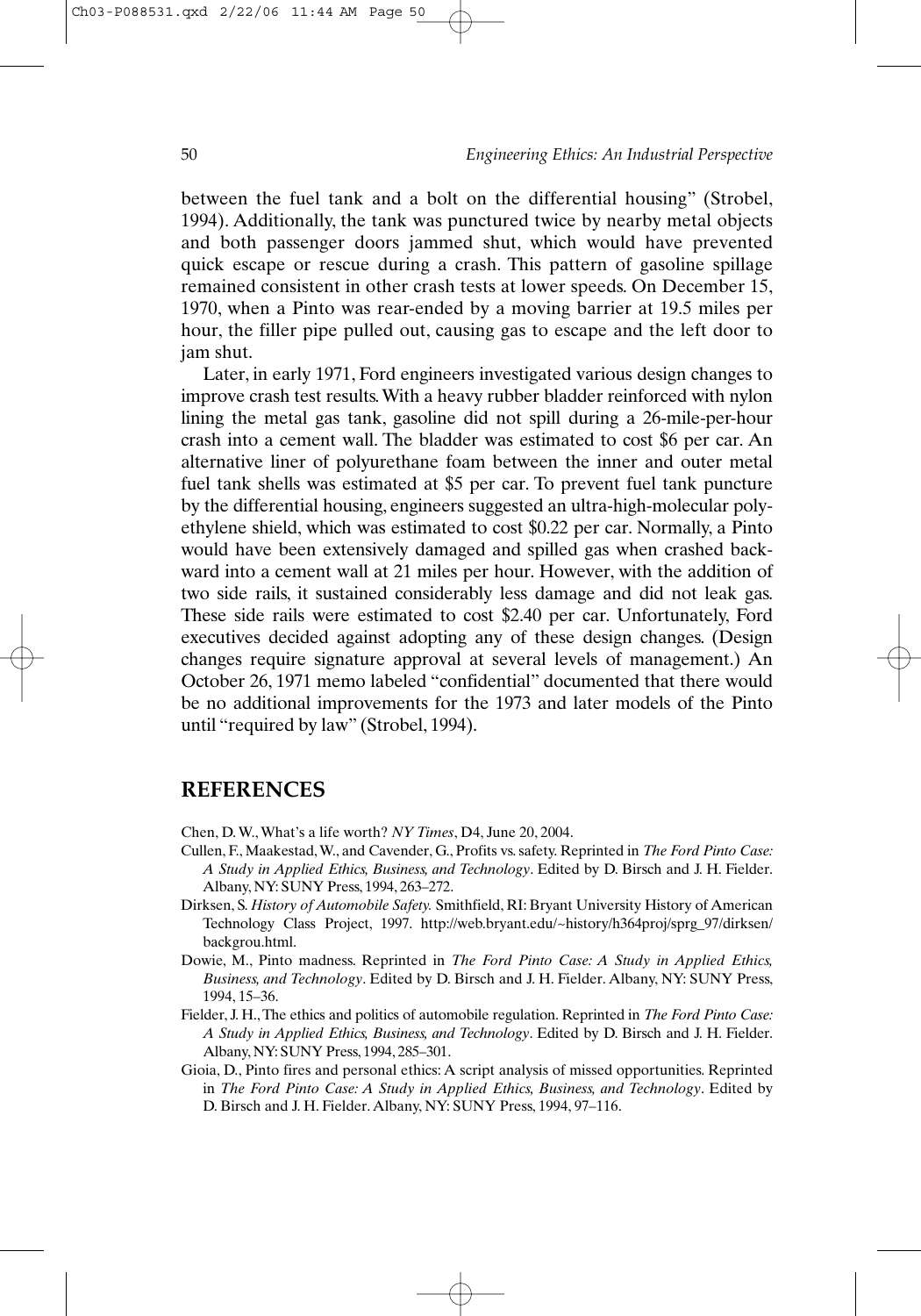- Nader, R., *Unsafe At Any Speed: The Designed-In Dangers of the American Automobile*. New York: Grossman, 1965, 236.
- National Highway Traffic Safety Administration, Investigation report, phase I:Alleged fuel tank and filler neck damage in rear-end collision of subcompact passengers cars 1971–1976 Ford Pinto 1975–1976 Mercury Bobcat. Reprinted in *The Ford Pinto Case: A Study in Applied Ethics, Business, and Technology*. Edited by D. Birsch and J. H. Fielder. Albany, NY: SUNY Press, 1994a, 77–95.
- National Highway Traffic Safety Administration, Motor vehicle safety standard, Part 571; S301. Reprinted in *The Ford Pinto Case: A Study in Applied Ethics, Business, and Technology*. Edited by D. Birsch and J. H. Fielder. Albany, NY: SUNY Press, 1994b, 61–75.
- Strobel, L., The Pinto documents. Reprinted in *The Ford Pinto Case: A Study in Applied Ethics, Business, and Technology*. Edited by D. Birsch and J. H. Fielder. Albany, NY: SUNY Press, 1994, 41–53.
- Stuart, R., Ford orders recall of 1.5 million Pintos for safety changes: inquiry begun last fall. *NY Times*, A1, June 10, 1978.
- West's California Reporter, The Pinto fuel system. Reprinted in *The Ford Pinto Case: A Study in Applied Ethics, Business, and Technology*. Edited by D. Birsch and J. H. Fielder. Albany, NY: SUNY Press, 1994, 55–60.

## **QUESTIONS FOR DISCUSSION**

- 1. Should cost-benefit analysis include the costs of legal settlements and equipment recalls? What other factors could be considered in this analysis?
- 2. View *The Fog of War,* a 2003 documentary about Robert McNamara produced by Morris, Williams, and Ahlberg. Robert McNamara, who received a Master of Business Administration (MBA) from Harvard, viewed the world's problems as solvable through statistical analysis. Of which ethical theory does this remind you? Based on the film, how did McNamara use cost-benefit analysis in his decisions (1) on bombing raids over Japan during World War II? (2) on safety at Ford Motor Company? (3) on support for the Vietnam War as U.S. Secretary of Defense? Do you agree with each decision?
- 3. According to the *New York Times,* the median payment of families of September 11, 2001 victims by the U.S. federal government was about \$1.7 million. Three typical payments were summarized. A 26-year-old woman who worked as an accountant for annual compensation of \$50,000 at a financial services company in the World Trade Center received \$1.6 million. She was single and lived with her mother. A 40-year-old New York City firefighter, whose annual compensation was \$71,300, received \$1.5 million. He was single and was survived by two parents. A 33-year-old man who worked as an equities trader, for annual compensation of \$2 million, at Cantor Fitzgerald in the World